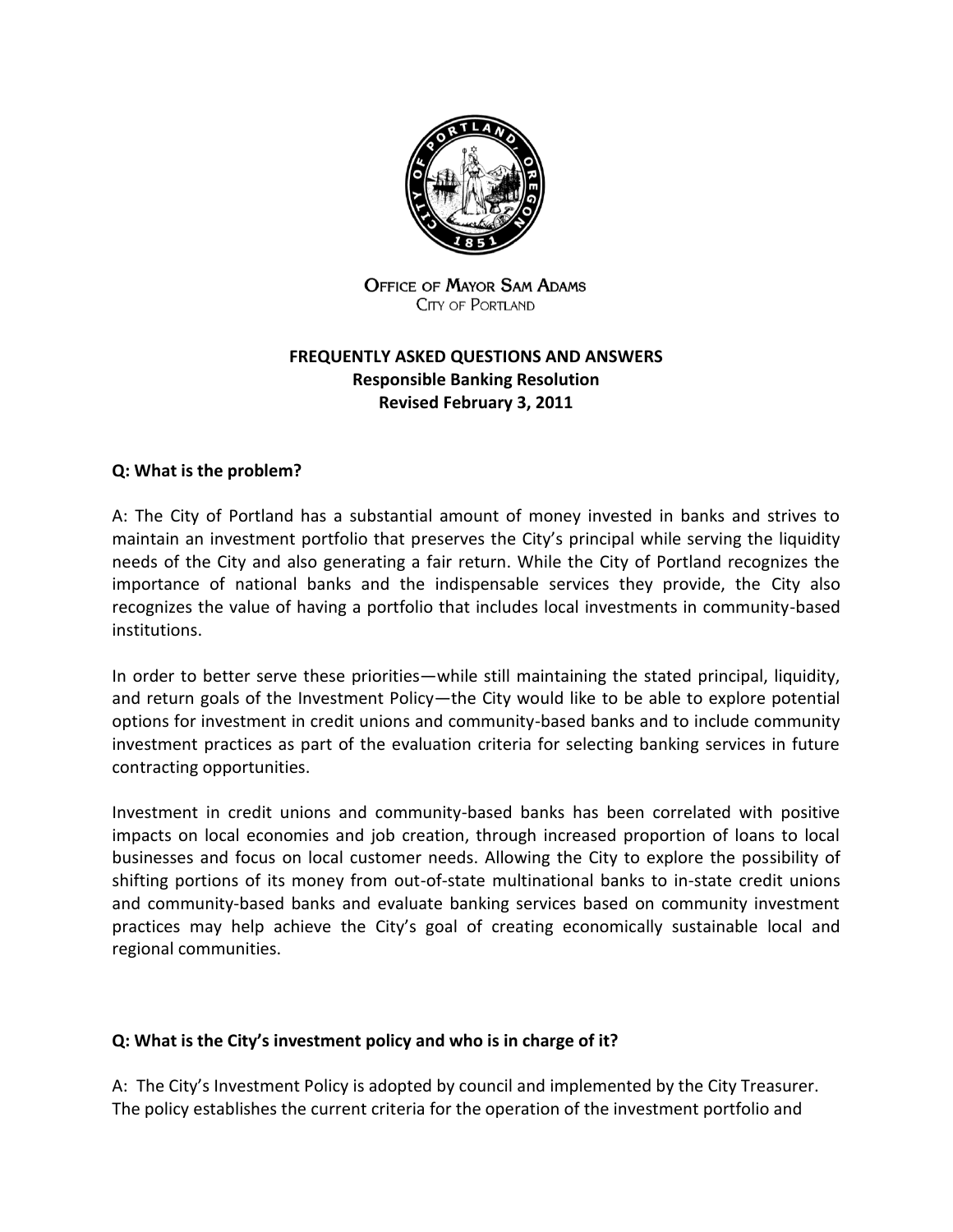applies to all City funds on deposit. Deferred Compensation funds are governed by separate rules and are not covered within this policy. The first and foremost objective of the policy is to establish a conservative set of investment criteria that will protect the City's cash assets. A copy of the City's Investment Policy can be found at:

## <http://www.portlandonline.com/auditor/index.cfm?a=329441&c=47787>

### **Q: Where is the City of Portland's money invested now?**

A: Investments are made in accordance with the City's Investment Policy as well as Oregon Revised Statutes. The objectives of the portfolio are to preserve the principal and serve the liquidity needs of the City while generating the fair return within those confines. In order to achieve that objective, the City invests in a diversified portfolio of conservative investments, most heavily in US Securities or US Backed Securities. While the vast majority of City funds are invested in federal securities, there is an element of our portfolio that invests money in banks. As of November 30, 2011 the City maintained the following bank balances:

| Wells Fargo (Checking and Investment) | \$7,207,000  |
|---------------------------------------|--------------|
| Albina Community Bank                 | 250,000      |
| Key Bank                              | 3,000        |
| Umpqua Bank                           | 29,990,000   |
| <b>US Bank</b>                        | 17,000       |
| Total                                 | \$37,467,000 |

It is important to note that the Wells Fargo account is established as our checking account and is utilized to pay the City's bills and meet short term needs. Wells Fargo was selected through an RFP process, for banking and treasury management services, that was conducted in 2008 and was approved by Council on March 25, 2009. Unsuccessful bidders for that contract were Bank of America, US Bank and Key Bank.

# **Q: Why can't the City of Portland invest all its money in credit unions?**

A: When it comes to bank investments the City, under Oregon Statute, is allowed to invest in any bank authorized to transact business in the State of Oregon up to the limit of insurance (FDIC). The City can invest funds in excess of that limit if the bank meets certain collateralization requirements and is approved by the Oregon State Treasurer. This collateralization of funds in essence provides additional security for the City's deposits should the bank fail. As such all banks deposits listed above, including the \$7.2 million in Wells Fargo and \$30 million in Umpqua, have securities pledged as collateral to backstop those deposits based upon State Statute.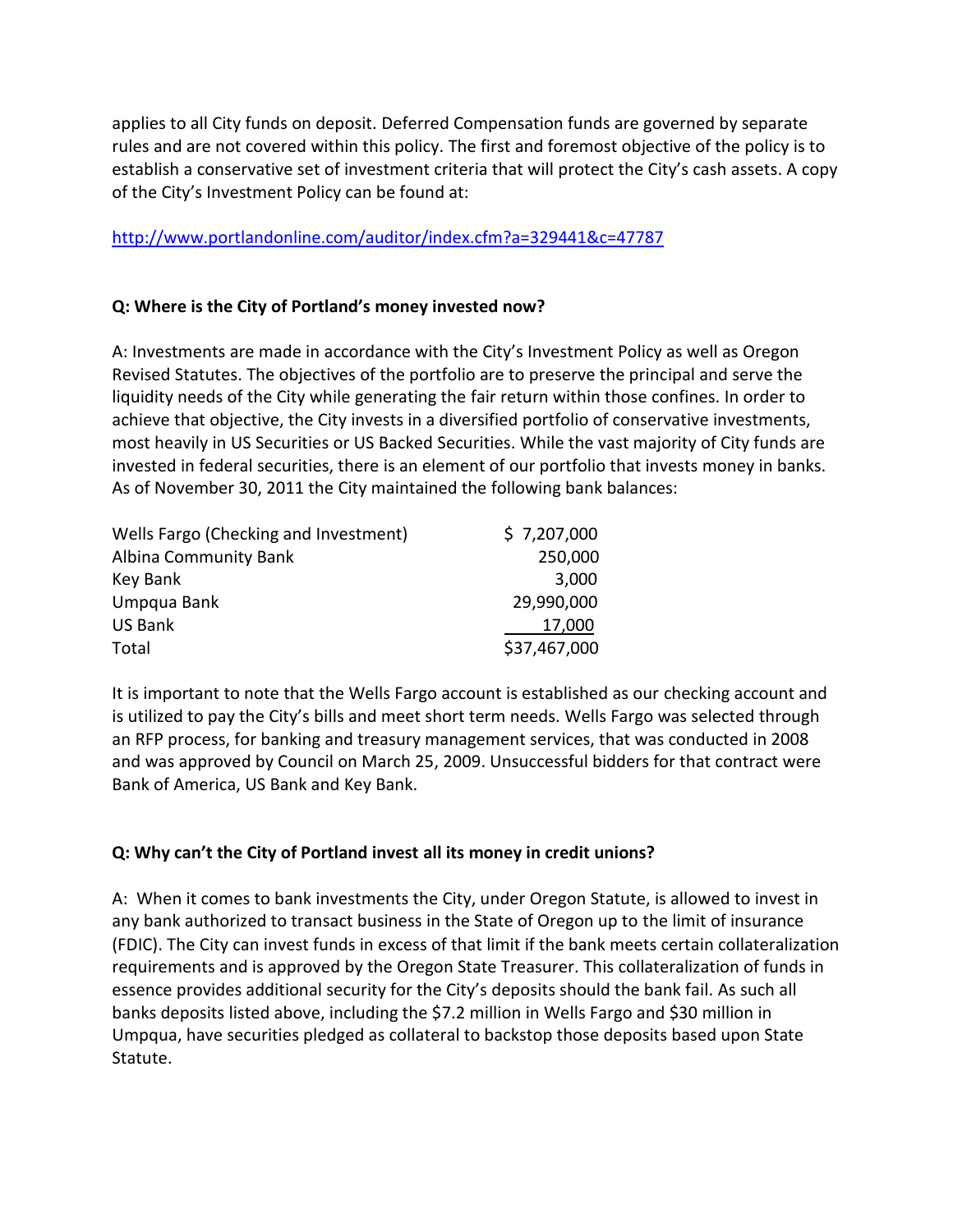As it pertains to Credit Unions, the current law only allows local governments to invest up to the limits of the Credit Union's insurance (NCUA) which are currently at \$250,000. This will change in 2013 when HB 3700 takes effect, allowing Credit Unions to become approved by the State Treasurer if they meet the same collateralization requirements as banks.

While Oregon Statute does allow the City of Portland to invest up to \$250,000 in local credit unions, the City's Investment Policy does not. With [this draft resolution](http://www.portlandonline.com/shared/cfm/image.cfm?id=384250) and the accompanying [Investment Policy resolution,](http://www.portlandonline.com/auditor/index.cfm?a=200869&c=47787) we are now making amendments to the City's Investment Policy that will allow us to invest up to the \$250,000 in credit unions.

Also, with this resolution and the change to the City's Investment Policy, Council would direct the City Treasurer to make up to 10 initial investments in credit unions and other local financial institutions up to the NCUA and FDIC insurance limit in 2012.

# **Q: What is Mayor Sam Adams proposing?**

A: The draft resolution title is: Declares intent for the Treasurer of the City of Portland to consider future investment options in credit unions as allowed under Oregon House Bill 3700 in 2013; supports the Treasurer to amend the City's Investment Policy to allow for investments in credit unions or other financial institutions up to the applicable NCUA or FDIC insurance limit and declares intent to make those initial investments in up to 10 investments in 2012; and supports changes in the bidding process to increase competition and consider community reinvestment criteria for selecting financial institutions which provide the City's financial services.

Mayor Adams resolution covers several aspects of responsible banking for the City of Portland:

- $\triangleright$  The resolution allows for changes to the City's Investment Policy that would permit the City of Portland to invest the \$250,000 in credit unions as allowed in current Oregon Statutes.
- $\triangleright$  In accordance with changes in the City's Investment Policy, the resolution directs the City Treasurer to make up to 10 initial investments in credit unions and other local financial institutions up to the NCUA and FDIC insurance limit in 2012.
- $\triangleright$  The resolution is supportive of [HB 3700,](http://gov.oregonlive.com/bill/2010/HB3700/) and in accordance with House Bill 3700, the City of Portland will enter into a relationship with at least one credit union and submit a letter of intent to invest more than \$250,000 in that credit union should it be accepted under the collateralization program established in House Bill 3700.
- $\triangleright$  The resolution recognizes that a variety of financial institutions are uniquely situated to handle the City of Portland's investment and merchant needs and encourages the City to bid out services and projects in a way that encourages a diverse set of financial institutions to bid (e.g. break up projects etc).
- $\triangleright$  This resolution supports researching national best practices and including as part of the selection criteria for banking services other aspects of a financial institution possibly including but not limited to community re-investment practices, small business loan